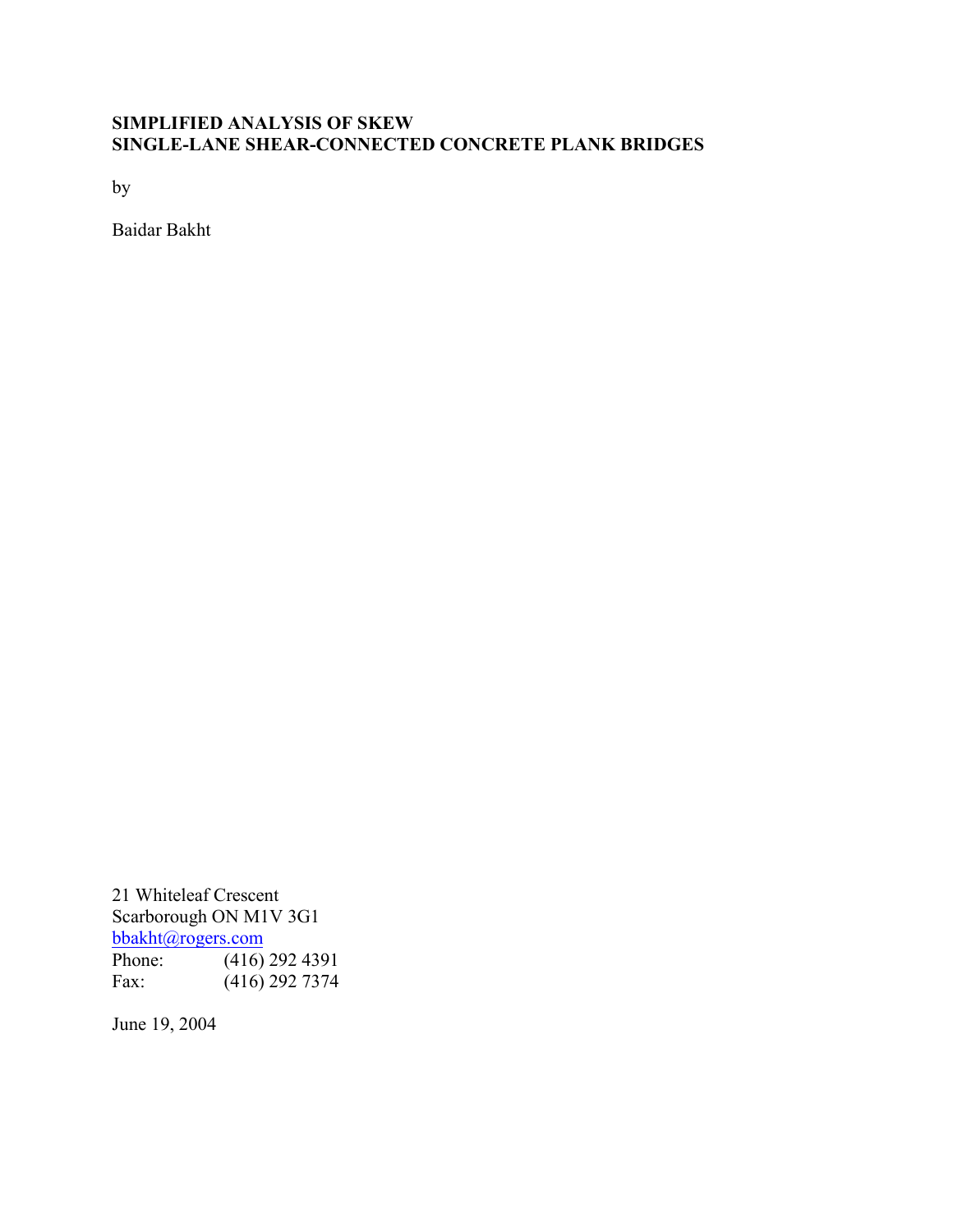### **EXECUTIVE SUMMARY**

The proposed simplified method for skew bridges involves the following two steps.

- (a) By assuming that the bridge is right with a span equal to the skew span of the original skew bridge, obtain the maximum longitudinal shear per plank by the simplified method proposed by Bakht (2004) for right bridges.
- (b) Calculate the magnifier  $C_v$  from the following equation.

$$
C_e = 1 + \frac{L\psi}{8000}
$$

where the span length  $L$  is in metres and skew angle  $\psi$  is in degrees. Multiply the longitudinal shear per plank obtained in (a) with *Cv*. The shear thus obtained will be the longitudinal shear per plank in the skew bridge.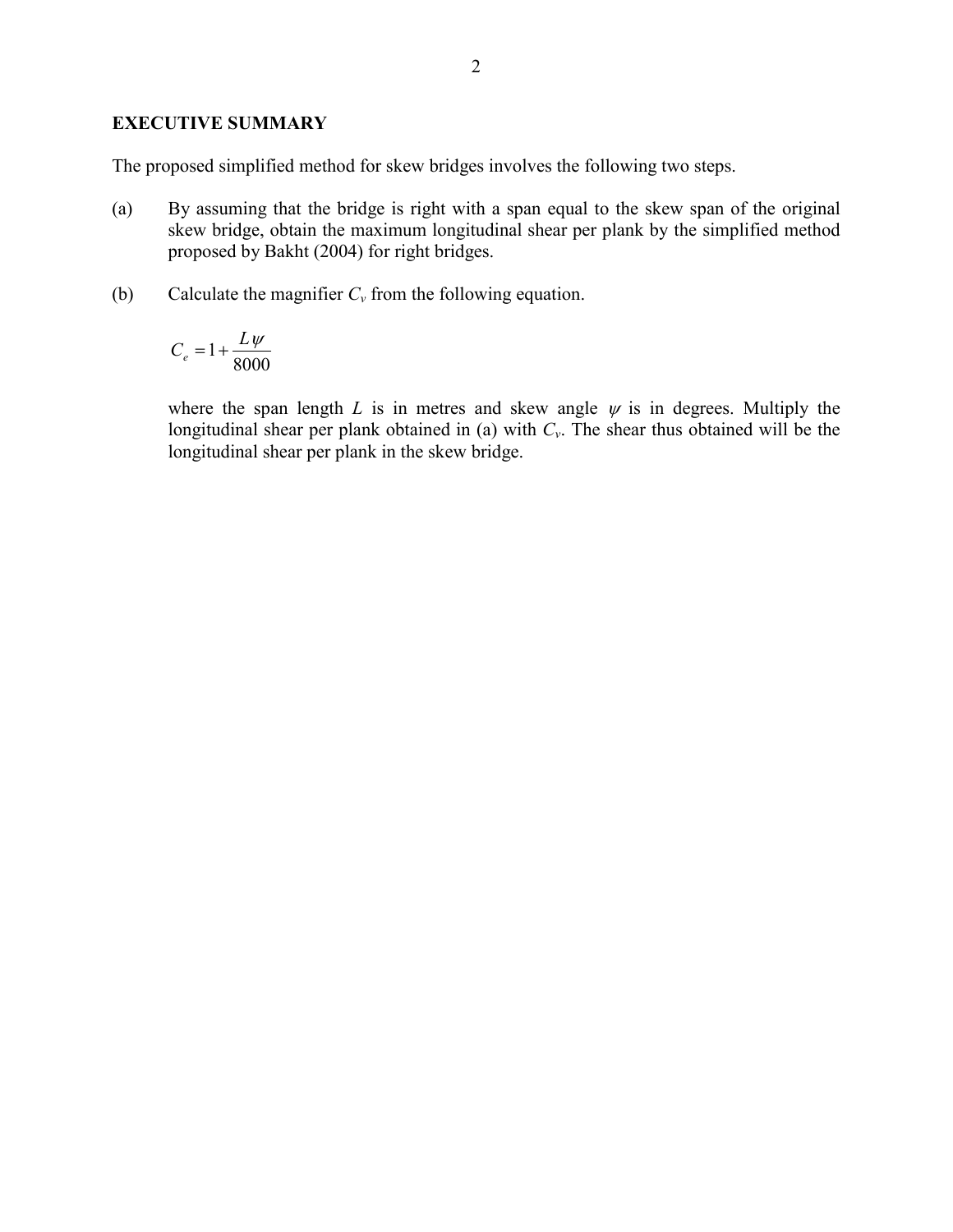#### 1. **INTRODUCTION**

A simplified method has been presented by Bakht (2004) to determine longitudinal moments and shears due to a variety of design live loads in single-span shear-connected concrete plank bridges with zero angle of skew (*i.e.* in right bridges).

 The British Columbia Ministry of Forests wanted the above simplified method to be extended to skew bridges through the use of the kind of multipliers that are specified in the Clause CA5.1 (b)(i) of the Commentary to the CHBDC (2001). It is recalled that the CHBDC multipliers are applicable to only slab-on-girder bridges.

 This report provides the details of the simplified method for skew shear-connected bridges with one lane, and subjected to a design truck, in which the centres of the two lines of wheels are 1.8 m apart and the loads between the two lines of wheels are divided 50:50; this truck is identified as Truck A2 by Bakht (2004).

#### **2. BACKGROUND TO CHBDC METHOD**

The CHBDC method, referred to above, provides values of the skew multipliers based on two dimensionless parameters,  $\varepsilon$  and  $\eta$ , which are defined as follows; these parameters, relating to the idealisation of the bridge as an orthotropic plate, were derived by Jaeger et al. (1988), and are described by Jaeger and Bakht (1989).

$$
[1] \qquad \varepsilon = \frac{S \tan \psi}{L}
$$

$$
[2] \qquad \eta = 0.5 \left(\frac{D_y}{D_x}\right) \left(\frac{L}{S}\right)^4
$$

where *S* is the girder spacing,  $\psi$  is the angle of skew, *L* is the span length,  $D_{\nu}$  is the transverse flexural rigidity per unit length, and  $D_x$  is the longitudinal flexural rigidity per unit width.

 As discussed by Bakht (2004), the shear-connected bridges under consideration are analyzed as articulated plates, a special case of the orthotropic plate in which *Dy* is equal to zero. From Equation [2], it can be seen that for articulated plates, in which  $D_y = 0$ ,  $\eta$  is always zero. It is concluded that the longitudinal shear is likely to depend only on the angle of skew.

 Bakht (1988) has shown that when skew bridges are analysed as right bridges by assuming that the equivalent span of the right bridge (Fig. 1 b) is the same as the skew span of the skew bridge (Fig. 1 a), the analysis always gives conservative (i.e. safe) results for longitudinal moments. The longitudinal shears obtained by the simplified method, however, are smaller than the same response in the skew bridge. It is for this reason that the CHBDC (2001) multipliers, which are always greater than 1.0, are applied to only longitudinal shears. It can be seen from Fig. 1 (a) that the skew span is always greater than the right span.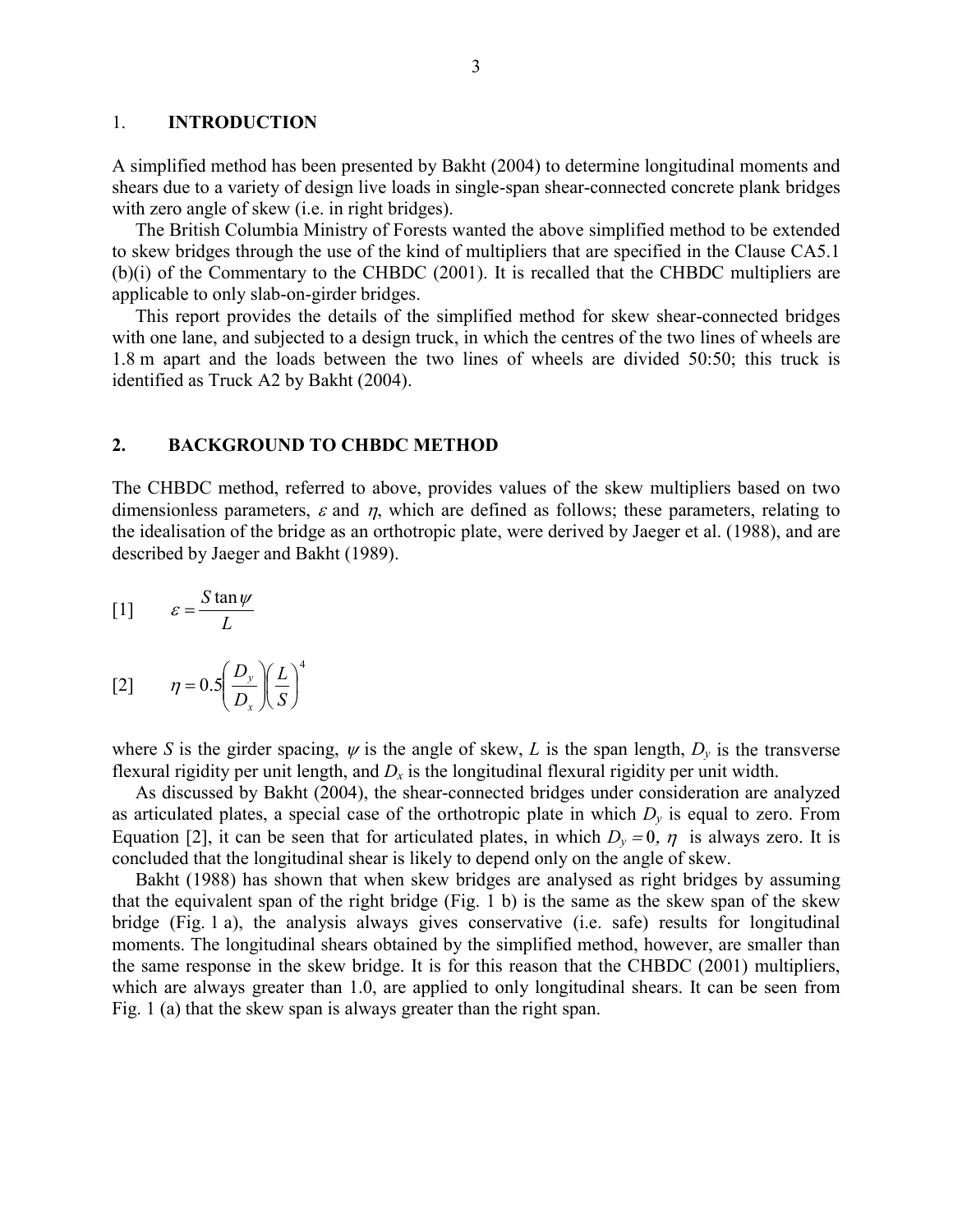



### **3. ANALYSIS OF SKEW BRIDGE AS RIGHT**

Bakht (1988) has shown that the effect of vehicles with an orthogonal pattern of wheel loads of a truck on a skew bridge (Fig. 2 a) can be analysed realistically by analysing the skew bridge as right in which the orthogonal pattern of wheel loads is made skew so that longitudinal positions of the loads on the equivalent right bridge with respect to the transverse reference section are the same as those on the original skew bridge (Fig. 2 b).

| <b>Designation</b> |         | $D_x$ , kN·mm <sup>2</sup> | $D_{x}$ , kN·mm <sup>2</sup> | $\beta$ |
|--------------------|---------|----------------------------|------------------------------|---------|
|                    | Span, m |                            |                              |         |
| 6N                 | 6.0     | 125,052                    | 24,439                       | 5.04    |
| 8N                 | 8.0     | 283,897                    | 64,242                       | 3.52    |
| 10 <sub>N</sub>    | 10.0    | 434,224                    | 104,958                      | 2.72    |
| 12N                | 12.0    | 540,146                    | 150,006                      | 2.11    |
| 14N                | 14.0    | 630,000                    | 210,600                      | 1.65    |
| 6W                 | 6.0     | 125,052                    | 40,838                       | 5.04    |
| 8W                 | 8.0     | 283,897                    | 106,583                      | 3.52    |
| 10W                | 10.0    | 434,224                    | 175,303                      | 2.72    |
| 12W                | 12.0    | 540,146                    | 250,011                      | 2.11    |
| 14W                | 14.0    | 630,000                    | 351,540                      | 1.65    |

| Table 1 | Parameters of idealized bridges |  |
|---------|---------------------------------|--|
|         |                                 |  |

 In the previous study (Bakht 2004), it was shown that the maximum intensities in bridges under consideration are induced in the outer-most plank, when the design truck is placed as eccentrically as possible. Accordingly, it was decided to use the same governing longitudinal and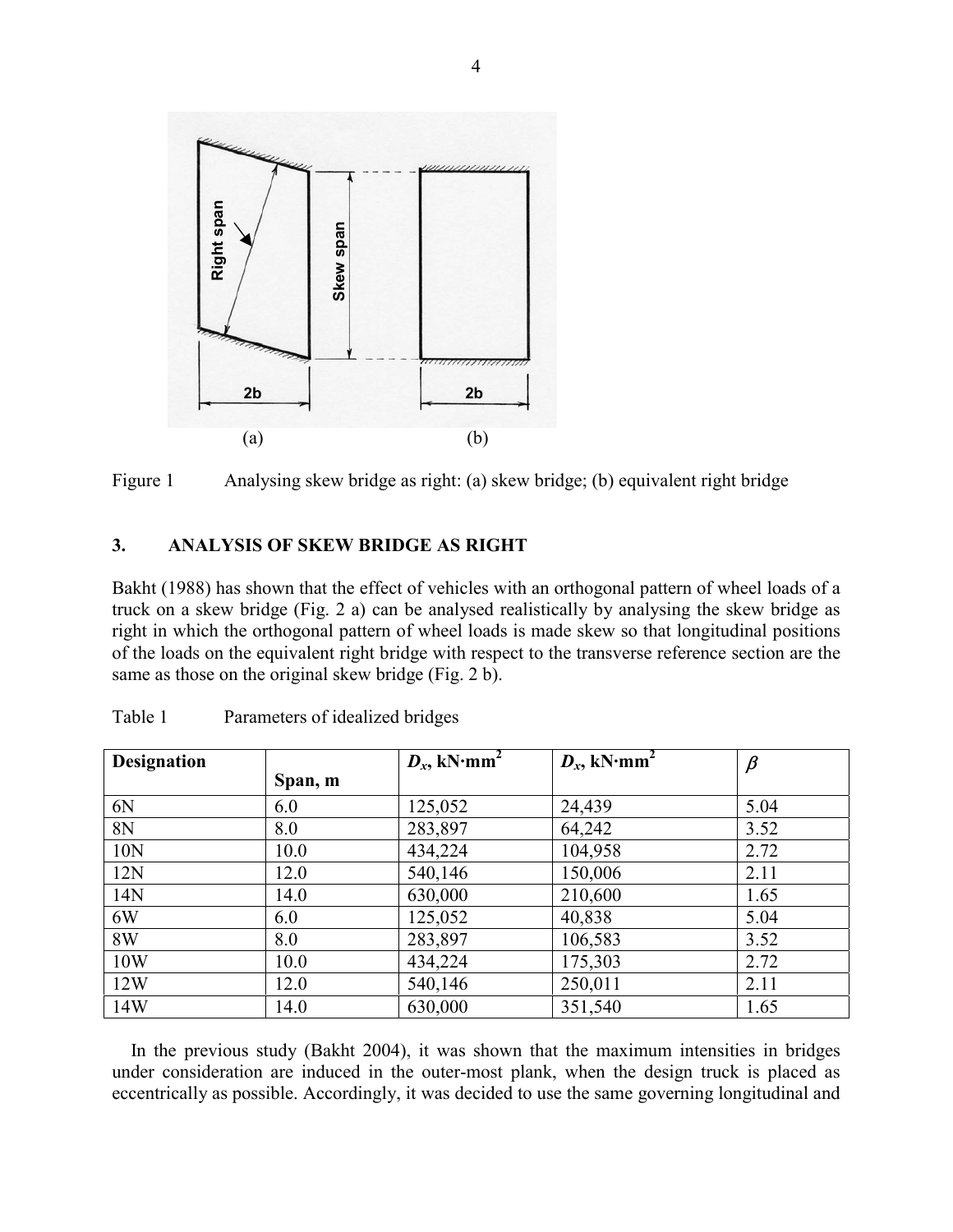transverse load position of the dual-axle tandem of the A2 Truck with respect to the closer longitudinal and transverse free edges of the articulated plate; this position is shown in Fig. 2 (a) for the skew bridges, and in Fig. 2 (b) for the equivalent right bridges. As shown in the latter figure, the longitudinal shears were investigated at transverse section that is 765 mm from the closer supported edge. Similar to the previous study, the span length *L* was varied from 6 to 14 m, but in steps of 4.0 m. Two bridge widths were considered: 4.26 and 5.50 m. The orthotropic plate properties for the 10 idealised bridges were the same as used in the previous study. These properties are listed in Table 1 for easy reference.



Figure 2 Analysing a skew bridge as right: (a) original skew bridge with orthogonal load pattern; (b) equivalent right bridge with skew load pattern

Each wheel load, represented by  $a + sign$  in Figs. 2 (a) and (b) represents a rectangular patch load measuring 300 mm in the longitudinal direction and 600 mm in the transverse direction.

 Four skew angles were considered in the analyses. As shown in Fig. 3, these skew angles were  $0^{\circ}$ , 15<sup>°</sup>, 30<sup>°</sup> and 45<sup>°</sup>. Thus for each of the idealised bridges listed in Table 1, four load cases were considered corresponding to each of these skew angles. Since the orthotropic plate program PLATO (Bakht et al., 2002) can handle only similar longitudinal lines of wheels, each load case involved two sets of analyses, one for each line of loads. The results for dissimilar lines of loads (Fig. 2 b) were obtained by summing the results due to the separate lines of wheels.

 It is noted that *L* in Fig. 3 was 6, 10 and 14 m, and two values of width 2*b* were considered, these being 4.26 m and 5.50 m.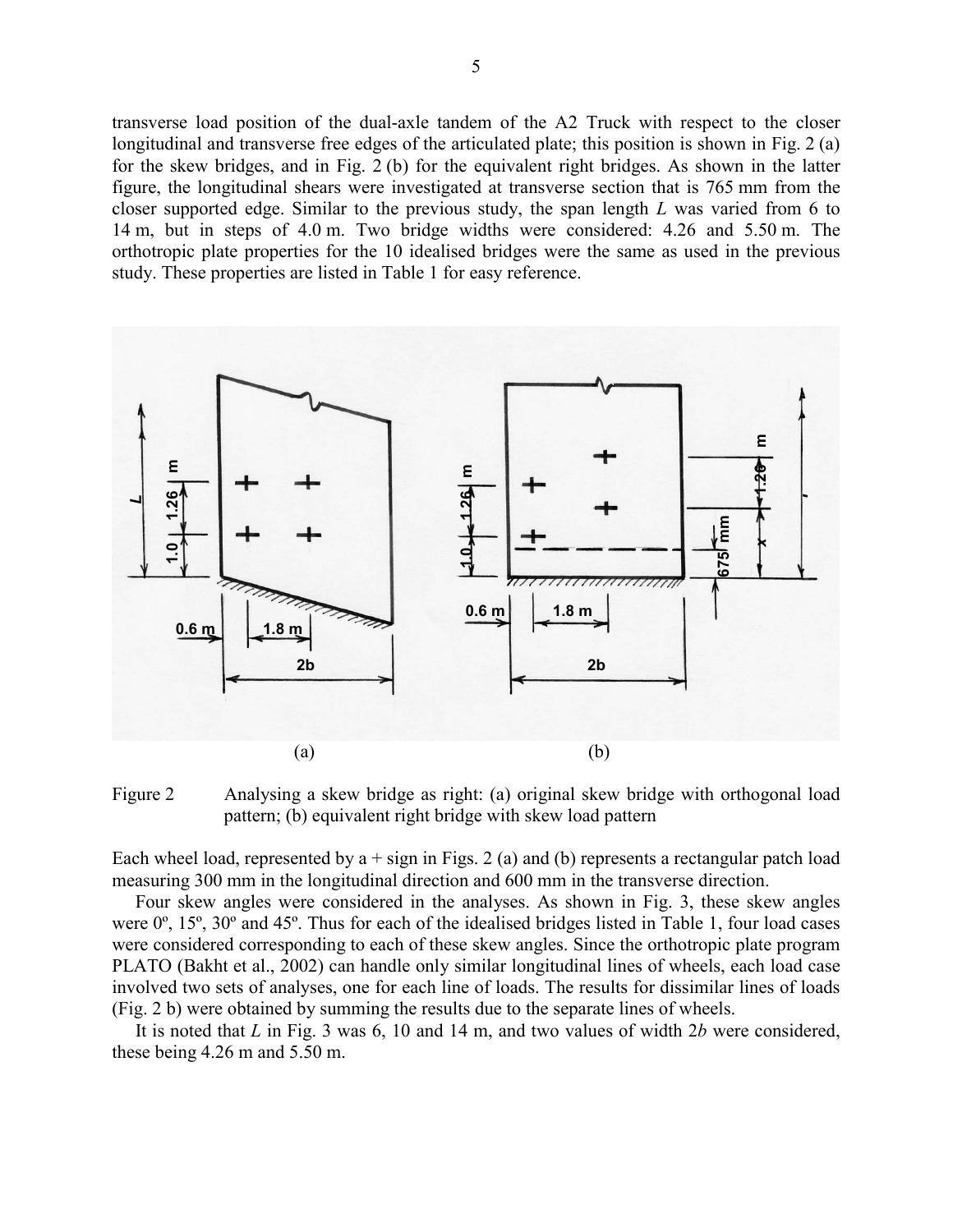

Figure 3 Four skew angles considered in the analyses

#### **4. DETAILS OF ANALYSES**

Numerical results of analyses described above are presented in spreadsheet format in Appendix A. For each idealised bridge, the absolute values of longitudinal shear intensity is calculated, in kN/m, for skew angle =  $0^\circ$ , 15°, 30° and 45°, respectively. Following the notation of CHBDC Commentary, the magnifier for longitudinal shear is denoted herein as *Cv*. The value of *Cv* for a bridge with given angle of skew is obtained by dividing the maximum longitudinal shear/plank for the skew bridge with the corresponding value in the right bridge having the same span length, width and relative position of the design truck. From Appendix A, it can be seen that the values of  $C_v$  for nearly all analysed skew bridges are greater than 1.0. The reasons for some values of  $C_v$  being smaller than 1.0 are discussed in the following.

The variation of  $C_v$  with respect to the angle of skew can be studied readily when the results are presented graphically, as in Fig. 4. It can be seen in this figure that  $C_v$  increases most rapidly with increase in the skew angle when the span length is the largest, being 14 m. The increase become less rapid for the smaller span length of 10 m. However, for the smallest span of 6 m, the magnifier rises initially with increase in the angle of skew, but drops just below 1.0 for higher angles of skew. A study of the three  $C_v$ -  $\psi$  angle curves in Fig. 4 shows a systematic change with respect to both the span length and skew angle. This observation confirms that no arithmetical errors were committed in the analyses.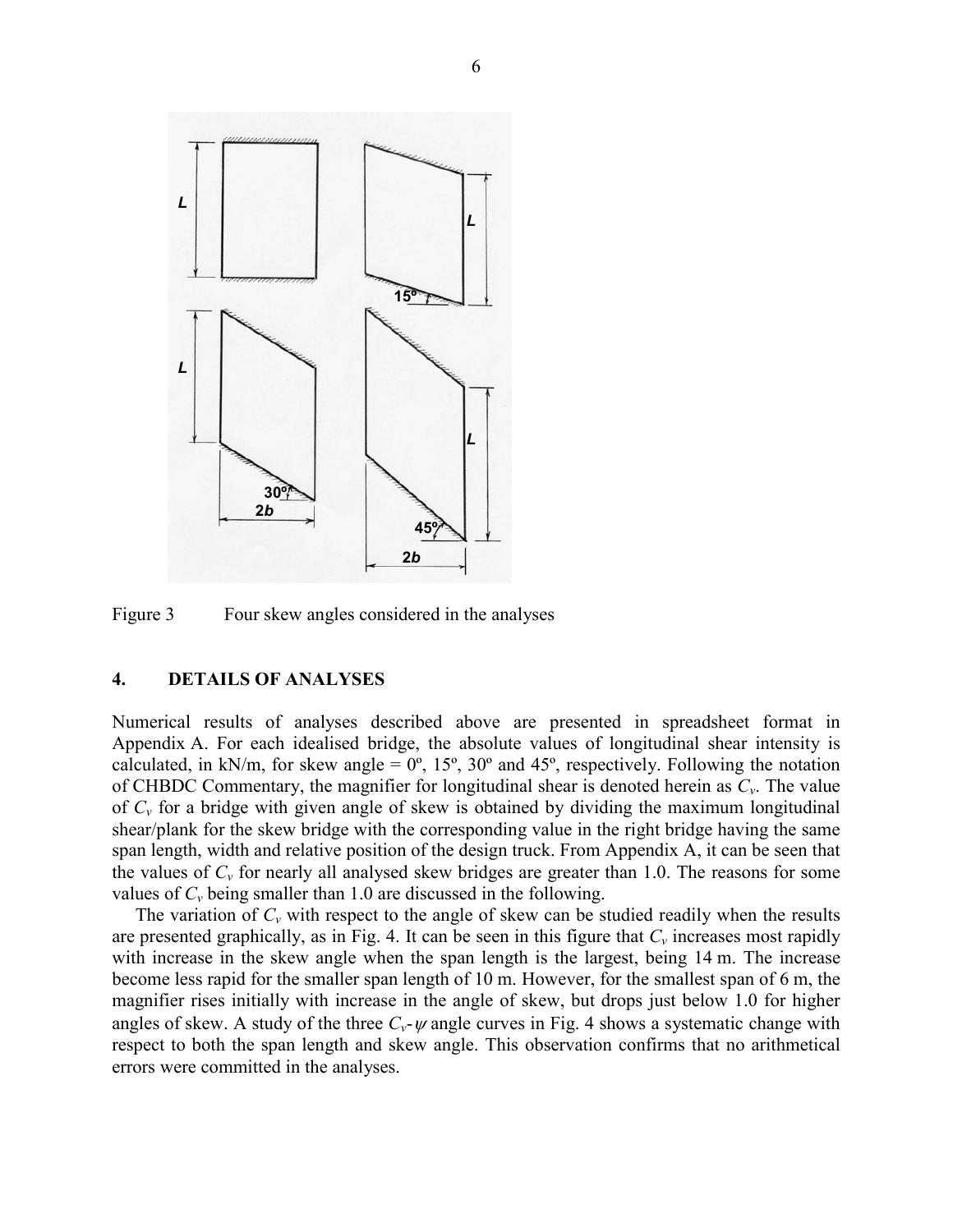

Figure 4  $C_v$  plotted against angle of skew

The values of  $C_v$  for outer and inner planks in some of analysed the shear-connected bridges are listed in Table 2 for both narrow (N) and wide (W) bridges, having widths of 4.26 and 5.50 m, respectively. It can be seen in this table that the magnifier always has a larger value for the outer planks, and that small changes in the bridge width have negligible effect on *Cv*.

 The results shown in Table 2 clearly show that the effect of bridge width can be neglected in developing the magnifiers. Further, it is also obvious that similar to the simplified method for right bridges, the magnifiers need be developed only for the outer planks.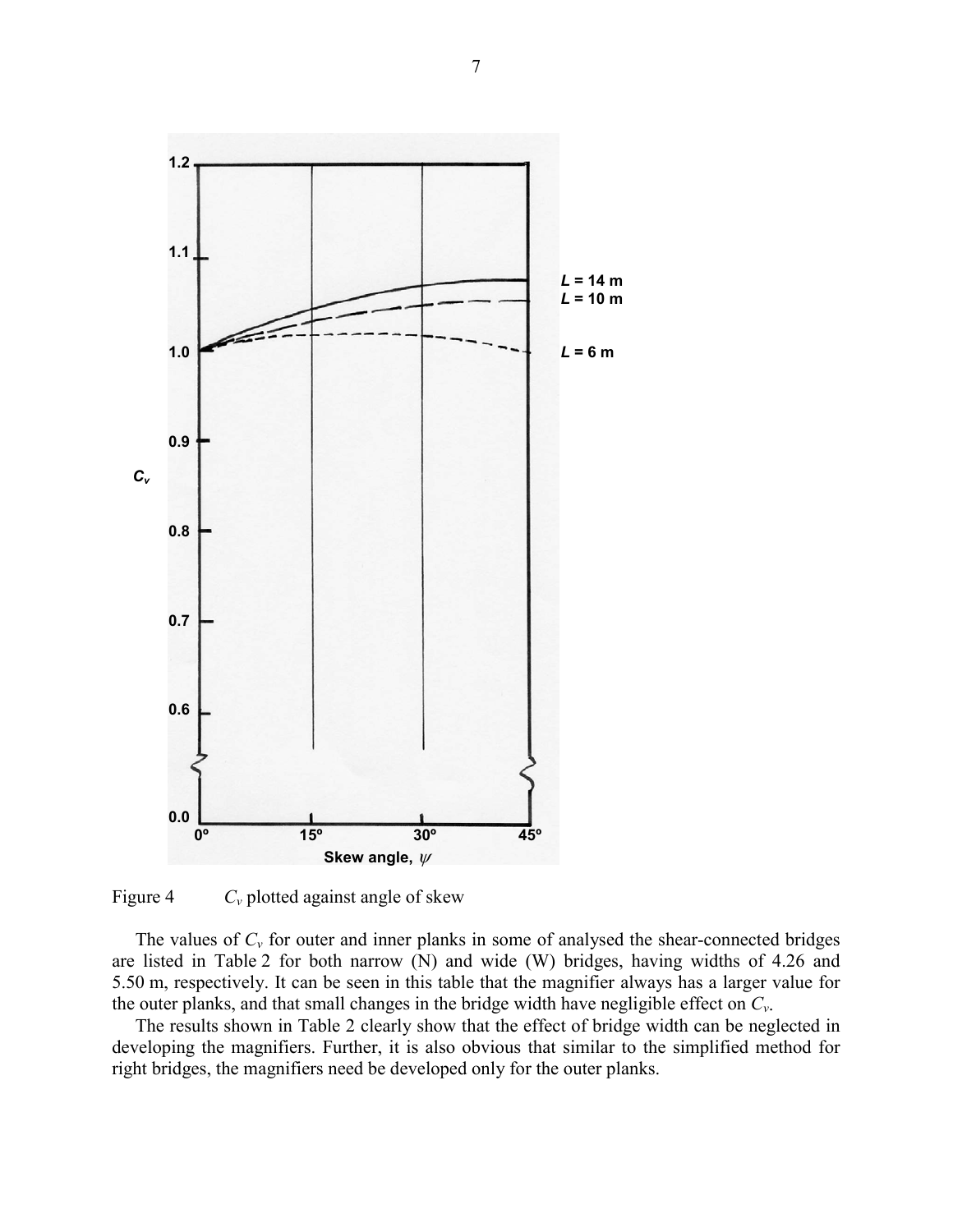| <b>Bridge</b> | $C_v$ for outer planks for skew angle = |              |            | $C_v$ for inner planks for skew angle = |             |              |            |                          |
|---------------|-----------------------------------------|--------------|------------|-----------------------------------------|-------------|--------------|------------|--------------------------|
|               | ሰ∘                                      | $15^{\circ}$ | $30^\circ$ | $45^\circ$                              | $0^{\circ}$ | $15^{\circ}$ | $30^\circ$ | $45^\circ$               |
| 6N            | .000                                    | 1.013        | 1.015      | 0.998                                   | 000.        | 1.018        | 1.018      | 0.990                    |
| 6W            | .000                                    | 1.017        | 1.016      | 0.989                                   | 000.1       | 1.021        | 1.016      | 0.973                    |
| 14N           | .000                                    | 1.039        | 1.065      | 1.076                                   | 000.        | 1.047        | 1.076      | 1.084                    |
| 14W           | .000                                    | 1.034        | 1.052      | 1.052                                   | .000        |              | -          | $\overline{\phantom{0}}$ |

| Table 2 | Values of $C_v$ for some cases |  |
|---------|--------------------------------|--|
|         |                                |  |

While the trends of three  $C_v$ - $\psi$  curves are well defined, it can be seen that the maximum value of the magnifier is nearly 1.08. An 8% increase in the maximum longitudinal shear intensity is very small and can be neglected. The 3rd edition of the Ontario Highway Bridge Design Code (OHBDC, 1991), the predecessor of the CHBDC (2000), specified that the simplified analysis for live loads could be applied to a skew slab-on-girder bridge provided that the value of the skew parameter, defined by Equation [1], is less than 1/18. The commentary to the OHBDC (1991) states that this limit ensures that the shear values obtained by the simplified method are not in unsafe error by more than 5%.

 Since an unsafe error of up to 5% is considered acceptable by a state-of-the-art bridge design code, a case can also be made for increasing this limit to 8%. It is noted that, as explained later, only a few bridges will have an unsafe error of more than 5%.

 The curves drawn in Fig. 4 have a relatively small vertical scale, making it difficult to visualise minute variations. In order to study them microscopically, the curves are redrawn in Fig. 5 with an exaggerated vertical scale, in which each division represents a 0.01 step in *Cv*.

It can be seen from Fig. 5 that  $C_v$  is larger than 1.05 only for large span bridges having skew angles greater than about 20º. For all other skew bridges, the degree of unsafe error in analysing them as right bridges will be 5% or smaller. Notwithstanding this observation, a simplified method is now developed so that no theoretical error is involved in the simplified method.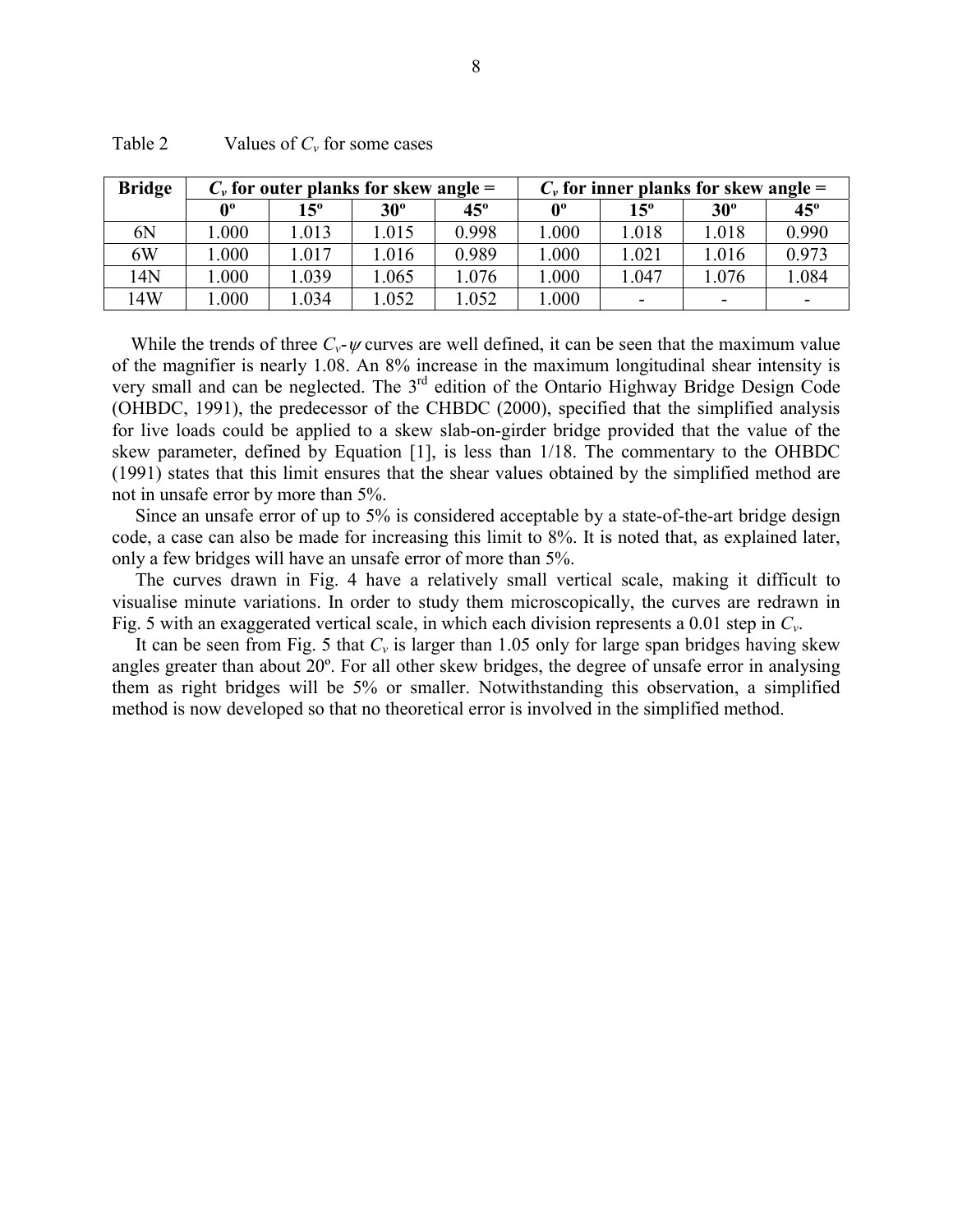

Figure 5 *Cv* plotted against angle of skew with an exaggerated scale for *Cv*

### **5. PROPOSED METHOD**

In the interest of keeping the simplified method really *simple* three simplifying assumptions are made regarding the  $C_v$ -  $\psi$  curves, two of which are illustrated in Fig. 5: (a)  $C_v$  varies linearly with respect to the angle of skew; (b) for  $L = 6$  m,  $C_v$  does not drop with increase in the skew angle,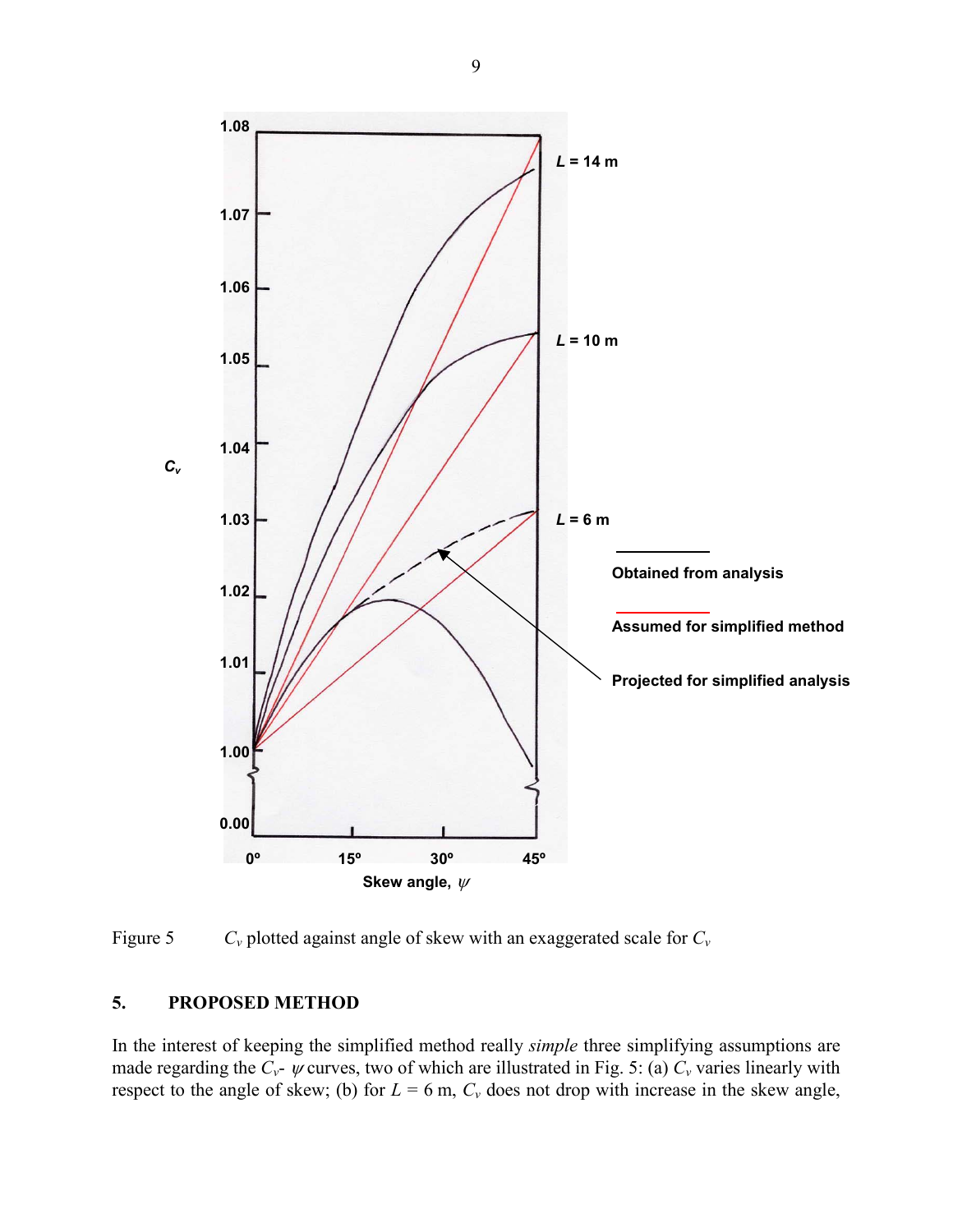but keeps rising as shown in Fig. 5; and (c)  $C_v$  varies linearly with span length. As shown later, these assumptions lead to miniscule errors. By adopting these assumptions, the curves of Fig. 5 can be represented by the following equation.

$$
[3] \qquad C_e = 1 + \frac{L\psi}{8000}
$$

where the span length *L* is in metres and skew angle  $\psi$  is in degrees. The application of the magnifier  $C_v$  is quite simple: Obtain the maximum intensity of longitudinal shears by the simplified method proposed by Bakht (2004), and multiply this intensity by  $C_v$  obtained from Equation [3].

### **6. ACCURACY OF PROPOSED METHOD**

The values of  $C_v$  obtained from rigorous analysis (Appendix A) are compared in Table 3 with those obtained from Equation [3].

| L, m | <b>Method</b> | $C_v$ for skew angle = |            |              |
|------|---------------|------------------------|------------|--------------|
|      |               | $15^{\circ}$           | $30^\circ$ | $45^{\circ}$ |
| 14.0 | Rigorous      | 1.03                   | 1.07       | 1.08         |
|      | Equation [3]  | 1.03                   | 1.05       | 1.08         |
| 10.0 | Rigorous      | 1.03                   | 1.05       | 1.05         |
|      | Equation [3]  | 1.02                   | 1.04       | 1.06         |
| 6.0  | Rigorous      | 1.02                   | 1.02       | 1.00         |
|      | Equation [3]  |                        | 1.02       | 1.03         |

Table 3 Comparison of values of  $C_v$  obtained from rigorous analysis and Equation [3]

It can be seen in Table 3 that the differences in values of  $C_v$  given by rigorous analysis and obtained by Equation [3] are less than 0.01 in all cases except one, in which the difference is 0.03 on the safe side. It is thus concluded that the proposed method, although based on simplifying assumptions, is fairly accurate.

## **7. CONCLUSIONS**

A simplified method has been developed for skew shear-connected bridges with one design lane to correct the design values of longitudinal shear obtained by the simplified method proposed by Bakht (2004). Similar to the method specified in the Commentary to the CHBDC (2001), the proposed method utilises a multiplier, always greater than 1.0, that depends upon the span length and angle of skew (Equation 1). It has been shown that the maximum unsafe error involved in predicting the design values of longitudinal shear in the bridges under consideration is likely to be under 8%. If this degree of error is deemed to be acceptable, then the effect of skew angle need not be considered.